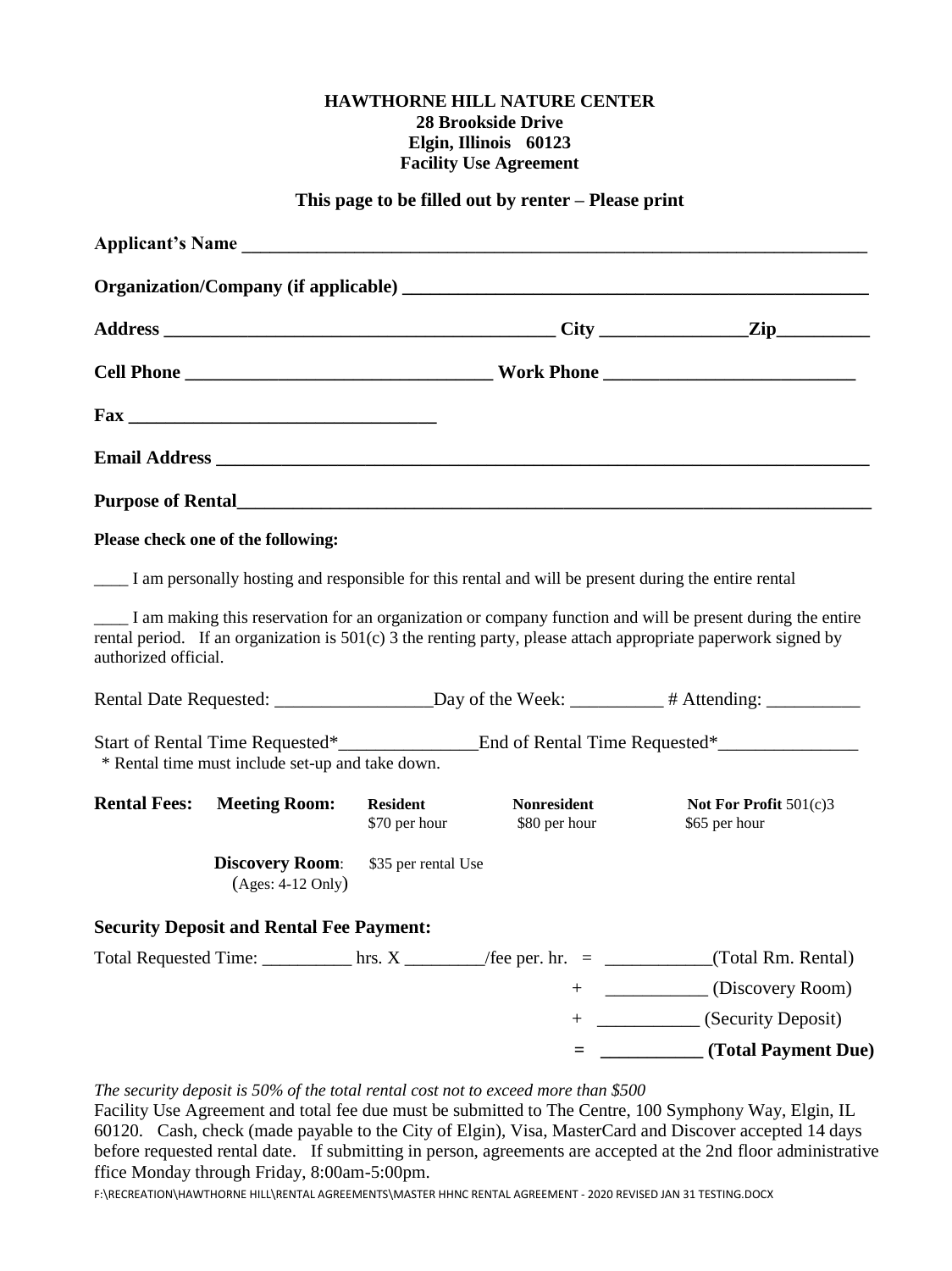# Renter agrees to abide by the following terms and conditions:

# **1. GENERAL REGULATIONS**

(A) Use of Discovery Exhibit Room is prohibited unless reserved and paid for in advance. Children age 4-12 can use the Discovery room which includes hands-on exhibits. Renter is responsible for any damage to the exhibits and its content during his occupancy.

(B) Smoking is prohibited.

# (C) **No alcohol allowed. The Municipal Code 12.08.010 prohibits possessing alcohol in the parks**.

(D) Damage to any City-owned property, buildings or equipment incurred by the Renter will be deducted from the security deposit. A Hawthorne Hill attendant, or other authorized City employee, will be on duty for any building use. Using a checklist, the attendant will inspect the building, with the Renter, at the beginning and conclusion of the function.

(E) All events must be terminated at the time stated on the agreement or additional charges will be assigned.

(F) **No open flame** is allowed in any part of the building.

(G) For decorating purposes, blue painters tape must be used instead of scotch-tape. Nothing may be taped on the windows. No nails, spikes, screws, etc. are to be driven into any part of the facility.

(H) The City reserves the right to remove from the building all effects remaining in the building after the scheduled Renter move out time and the right to store those items wherever it sees fit, in the name of the Renter, at the expense of the Renter, for no more than thirty (30) days. The City shall not be liable in any way for removing and storing any such effects.

(I) Deliveries on behalf of the Renter will be accepted at the Renter's risk, and the City in no way assumes any responsibility whatsoever for such deliveries and will require a hold harmless indemnification agreement. Delivery of catering items and/or other items any day other than the day of the event is prohibited.

(J) It is understood and agreed that the use of the building shall be in conformance with all applicable Federal, State and local laws, ordinances and rules.

(K) The Renter may not obstruct any portion of the sidewalks, entries, halls, or vestibules, or any ways of access to public utilities in the building. Renter shall not bring, or permit anyone to bring, into the building anything that will increase the fire hazard or rate of insurance of the building.

(L) Food and beverages must be prepared in the warming kitchen only. Food serving locations, other than kitchen, must be approved in writing by the City prior to occupancy by Renter.

(M) The individual who executes the contract is personally responsible for terms of the contract. Variations from the contract cannot be made without his authority or his agent (designated in writing only). Renter is also responsible for any damage to the building or its content during his occupancy.

(N) No animals shall be allowed in the building without a written request submitted and approved at the time of the agreement.

(O) No furniture may be brought into the building unless submitted and approved at the time of the agreement.

F:\RECREATION\HAWTHORNE HILL\RENTAL AGREEMENTS\MASTER HHNC RENTAL AGREEMENT - 2020 REVISED JAN 31 TESTING.DOCX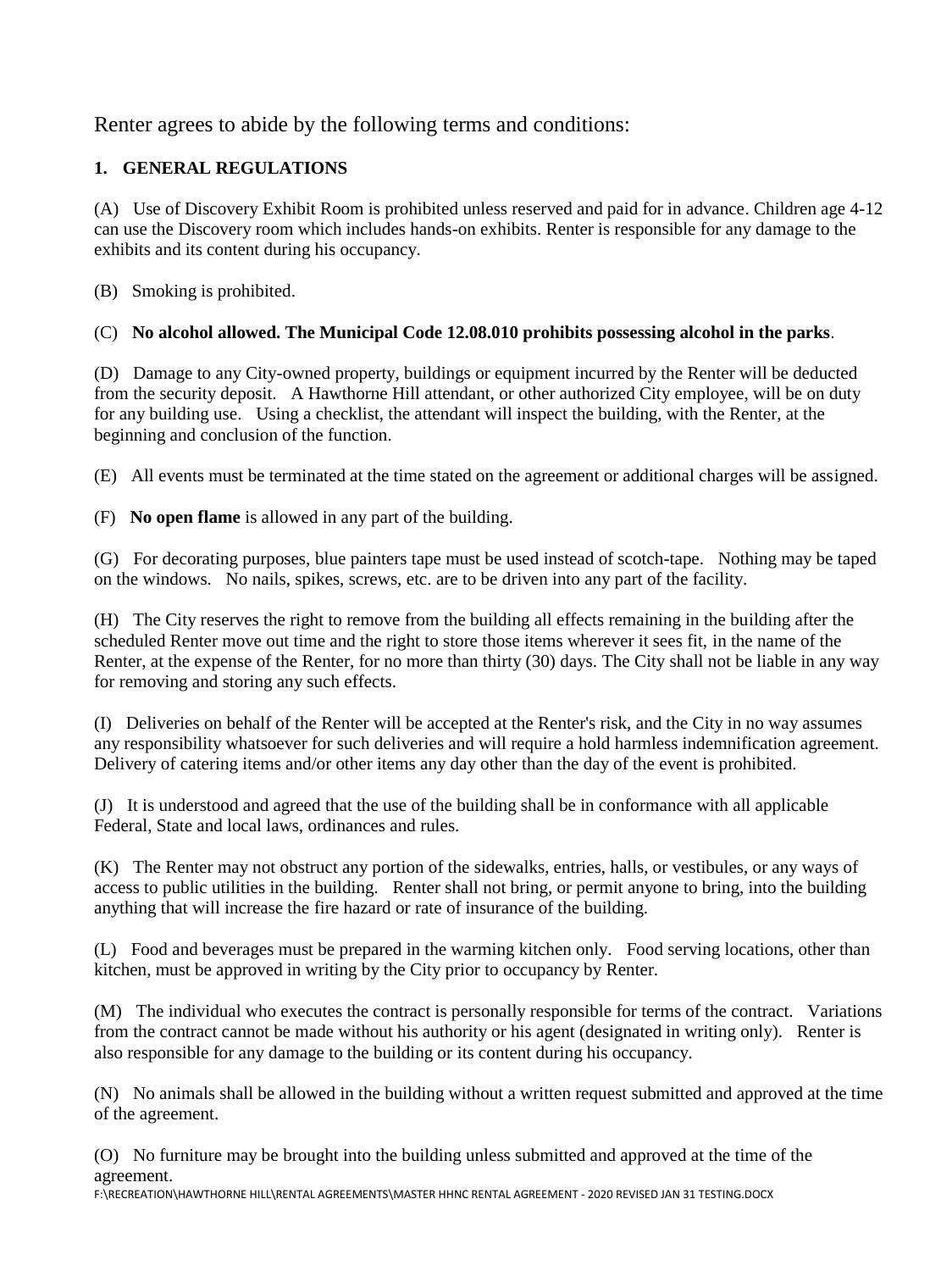(P) Any false Fire/Police alarms caused by guests or persons associated with the agreement will cause the Renter to be held liable for any charge that may be imposed by the Fire/Police Departments.

(Q) Chapter 12.12 Elgin Municipal Code, regarding Open Air Meetings may be necessary to follow if your event meets this code's qualifications.

(R) Chapter 13.25 Elgin Municipal Code, regarding Special Events in Public Places may be necessary to follow if your event meets this code's qualifications.

# **(S)** *Helium balloons are strictly prohibited inside Hawthorne Hill Nature Center***.**

# **2. TERMS OF OCCUPANCY**

(A) Renter shall use and occupy said premises in a safe and careful manner and shall comply with all municipal, state and federal laws and rules and regulations pertaining to Hawthorne Hill Nature Center and all other rules and regulations prescribed by the Fire and Police Departments and other governmental authorities, as may be in force and effect during the tenancy. Renter shall not do any act or suffer any act to be done during the term of this use agreement, which will in any way mar, deface, alter or damage any part of said Hawthorne Hill Nature Center.

(B) In case said premises or any part thereof shall be destroyed or damaged by fire or any other cause, or if any other casualty, strike or other unforeseen occurrence not within City's control, shall render the fulfillment of this use agreement by Renter impossible, then and thereupon this use agreement shall terminate and the Renter shall pay fees for said premises only up to the time of such termination at the rate herein specified, and Renter hereby waives any claim for damage or compensation should this use agreement be so terminated.

(C) City may terminate this agreement at any time prior to the beginning of the rental period for any or no reason. In the event such termination is not the result of a breach or default on the part of the Renter, any fees paid by Renter shall be refunded. In the event such termination is based on a breach or default on the part of Renter, any amounts paid by renter shall be retained by City.

#### **(D)** *Hawthorne Hill Nature Center can comfortably accommodate 60 people***.**

(E) Renter accepts the building, its furnishing, fixtures, and equipment in as is condition and state of repair and agrees that upon the end of the term of which the building has been used, it will be vacated and surrendered up to the City in the same condition as provided. All repairs, replacements and clean-up required to return the building and its furnishings, fixtures and equipment to its present condition shall be at the expense of the Renter.

(F) All ordinances of the City, the attached Hawthorne Hill Nature Center Agreement and Rental Fee Schedule, Terms of Occupancy and General Regulations, are incorporated herein and made a part by reference. Renter agrees to abide by and follow all rules, regulations and procedures incorporated with this agreement.

(G) The Renter may not sublease the building or any part thereof.

(H) **Building rental refers to Hawthorne Hill Nature Center interior. Exterior park grounds and patio may not be rented**. The patio may be used in combination with interior rental; however, use of additional tables and chairs on patio is prohibited.